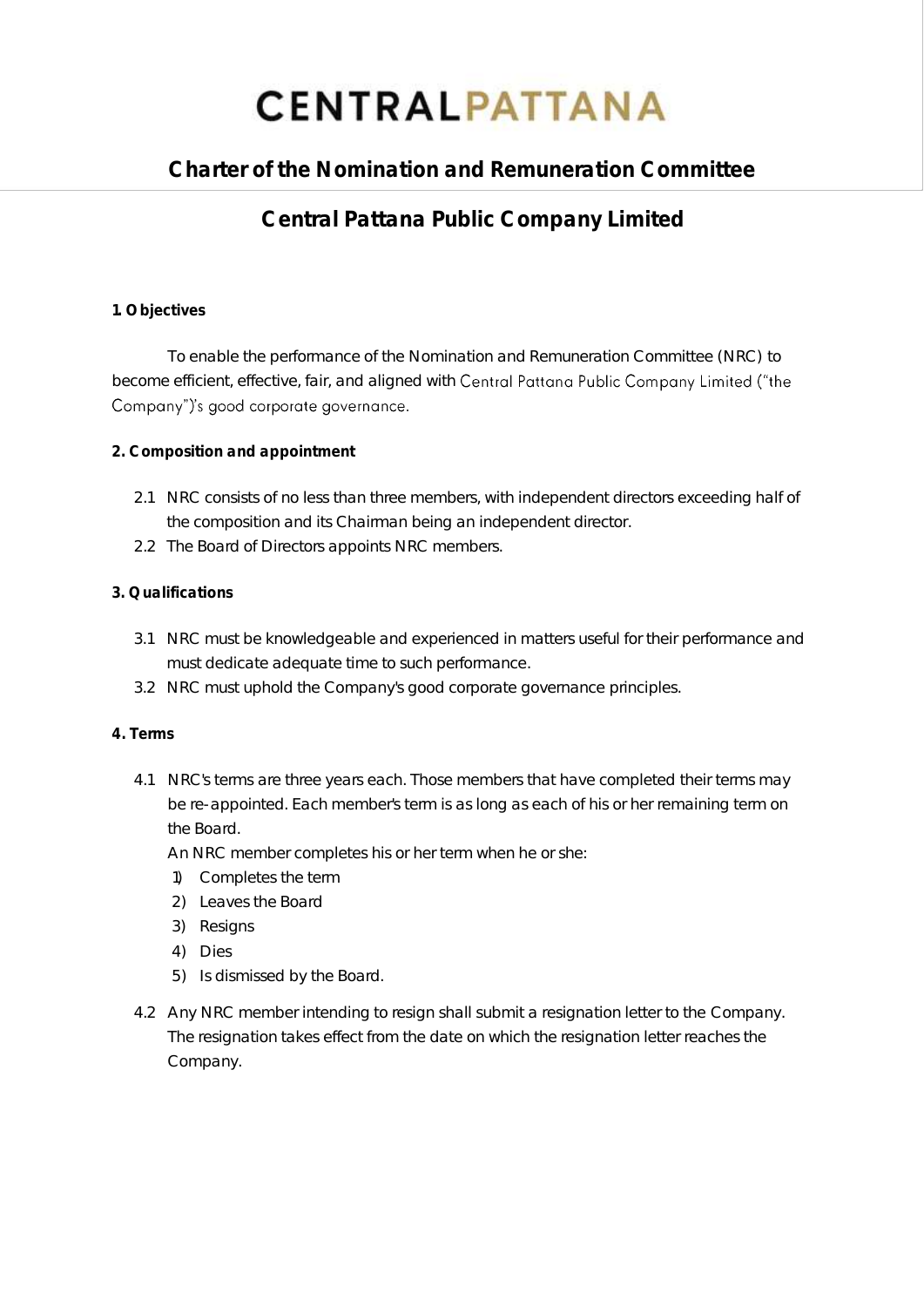#### **5. Nomination duties and responsibilities**

- 5.1 Consider the appropriate structure, size, composition and independent director proportion of the Board to suit the organization and business environment, as well as annually review the qualifications of independent directors.
- 5.2 Ensure board diversity for the Board to comprise ethical and honest experts who gain knowledge, experience, and skills beneficial to the Company's businesses. Furthermore, Board members are selected with non-discrimination of gender, race, nationality, religion, age, professional skill, or other qualifications.
- 5.3 Consider the transparent criteria and procedure for selecting directors as well as nominate those persons qualified and appropriate to be considered by the Board of Directors before further submission to shareholders' meetings for appointment as directors.
- 5.4 Allow individual shareholders the opportunity to propose qualified persons for selection as directors. This provided shareholders with enough time prior to shareholders' meetings being held.
- 5.5 Consider and nominate the list of directors who possess suitable qualifications for subcommittees to propose to the Board of Directors for appointment.
- 5.6 Ensure director development plans to enhance knowledge and skills of current and new directors and foster their understanding of the roles and duties of directors, businesses in which they are operating as well as other key developments, including industry outlook, laws and rules relevant to the Company's businesses, etc.
- 5.7 Consider the criteria and procedure for selecting and nominating the person who possesses suitable qualifications to be elected as the President & CEO to propose to the Board of Directors for appointment.
- 5.8 Formulate succession plans for the President & CEO and senior executives and review such plan on a regular basis.
- 5.9 Formulate development plans for senior executives reporting to the President & CEO (N-1 level) to gain skills and qualifications suitable for the organizational management that drives the Company's growth according to the goal set, as well as acknowledge the performance of the N-1 executives regularly on an annual basis.
- 5.10 Consider people policy and strategies to align with the Company's business operations.

## **6. Procedure for director nomination**

- 6.1 Consider the appropriateness of specific knowledge, experience, and abilities that are beneficial to the Company, using Board Skill Matrix as guidelines to consider and nominate the candidates who possess suitable qualifications aligned with the Company's business direction and appropriate for the board composition.
- 6.2 Check and verify the nominated candidates to ensure suitable qualifications according to laws and regulations stipulated by the governing bodies, for instance, the Public Limited Company Act B.E. 2535 (A.D. 1992), etc.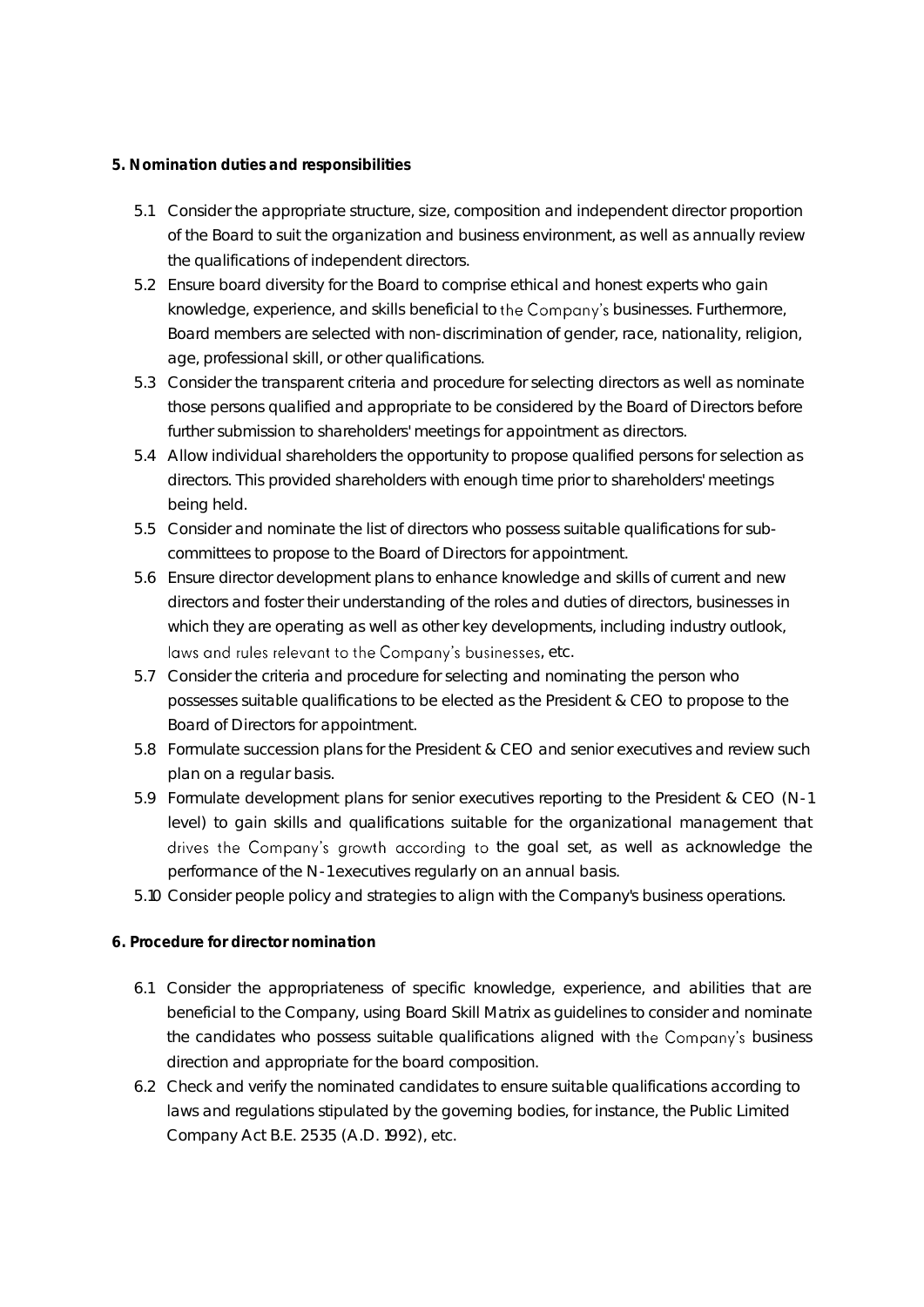- 6.3 Consider time dedication when nominating re-appointed directors, including their past contribution, meeting attendance, participation and support for the Board's activities as well as consider the number of listed companies in which each director may hold directorship, for being no more than five listed companies.
- 6.4 Consider independency in case of nominating independent directors in accordance with rules and regulations stipulated by the Securities and Exchange Commission as well as those stipulated by the Company.
- 6.5 Consider the term of office of the independent directors who shall hold office for up to nine years in total; nonetheless, in case of extending the term of such independent director(s), independency in performing board duties as well as reasonable justifications and necessity shall be taken into consideration.
- 6.6 Propose a list of nominated persons considered by the Nomination and Remuneration Committee, with qualifications and reasons for nomination, to the Board of Directors or shareholders for appointment, as the case may be.

## **7. Remuneration duties and responsibilities**

- 7.1 Consider a clear compensation method, procedure and standard for directors, subcommittee members, the President & CEO and the N-1 executives, for being equitable and corresponding appropriately with their duties and responsibilities, achievement that aligns with the Company's short-term and long-term operating results, as well as other relevant factors, in comparison with compensation rate of other companies in the same or similar industry, while taking into consideration the overall increase to the total value of shareholders' equity in the long run.
- 7.2 Consider the compensation for directors and sub-committee members to propose to the Board of Directors for endorsement and shareholders for approval.
- 7.3 Define goals and evaluate annual performance of the President & CEO to set reasonable compensation to propose to the Board of Directors for approval.
- **8. Other duties and responsibilities**
	- 8.1 Appoint regular adviser(s) and/or hire project adviser(s) to provide advice on NRC's performance if deemed necessary and suitable, as well as consider appropriate remuneration for such adviser(s) at the Company's expenses as deemed fit and necessary.
	- 8.2 Revise the NRC Charter on an annual basis to propose to the Board of Directors for approval.
	- 8.3 Conduct an annual NRC performance evaluation.
	- 8.4 Perform other duties related to nomination and remuneration as assigned by the Board.